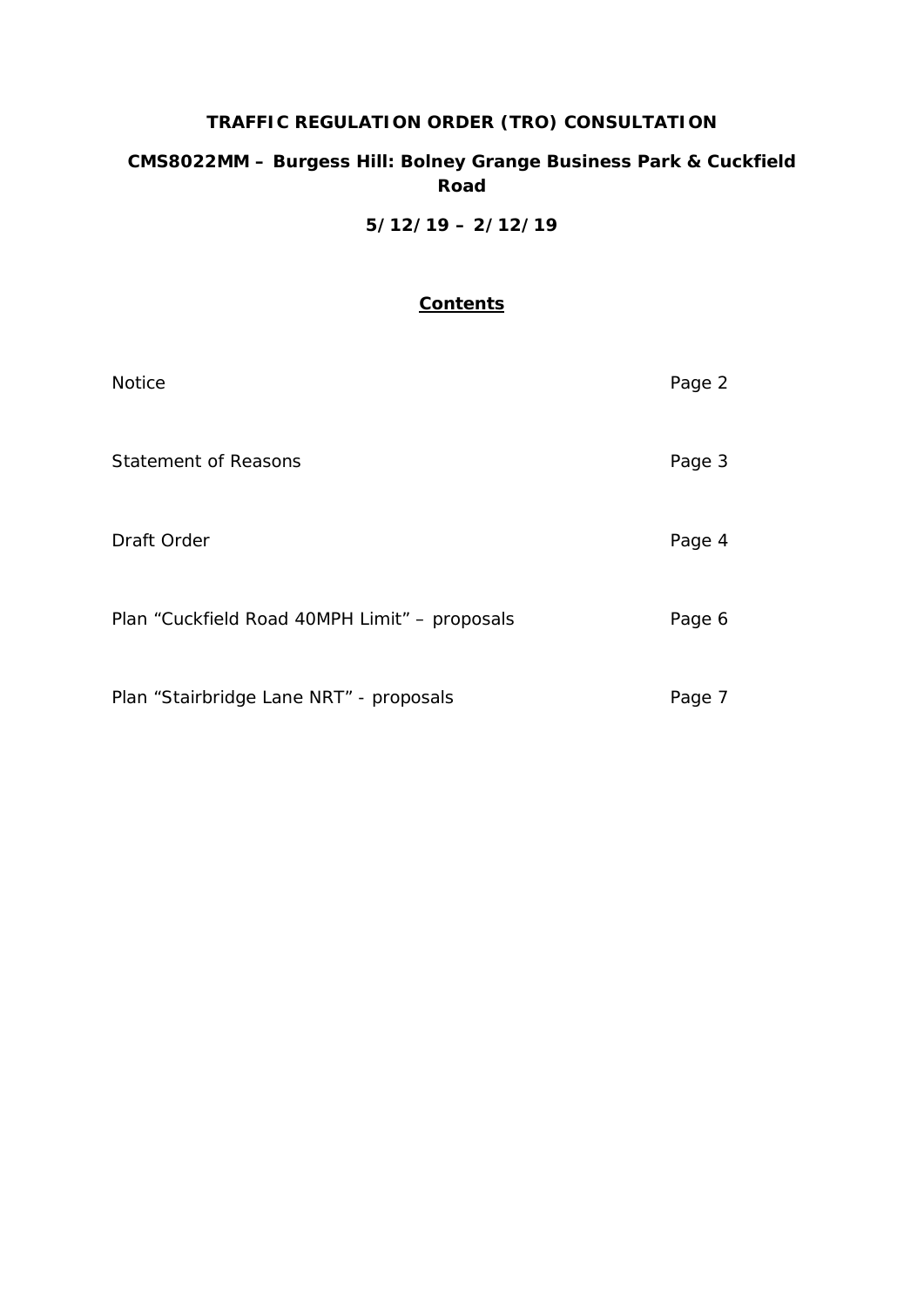### **West Sussex County Council**

## **(Bolney: Bolney Grange Industrial Park) (Prohibition of Right Turns) And (Hurstpierpoint & Sayers Common) (Cuckfield Road: 40 MPH Speed Limit) Order 2020**

NOTICE is hereby given that West Sussex County Council proposes to make a permanent Traffic Regulation Order under the provisions of the Road Traffic Regulation Act 1984, the effect of which will be as follows:

a) to prohibit any vehicle from making a right turn from Bolney Grange Industrial Park on to Stairbridge Lane in the parish of Bolney; and

b) to introduce a 40 MPH speed limit on Cuckfield Road in the parish of Hurstpierpoint & Sayers Common, from its junction with the A2300, southwards to its junction with Gatehouse Lane.

Full details of the proposals in this notice can be viewed on our website at www.westsussex.gov.uk. The website includes a response form for any comments or objections.

The documents may also be inspected at County Hall Chichester, during normal office hours, and at Burgess Hill Library, The Martletts, Burgess Hill during normal library opening hours.

Any comments or objections about the proposal must be received before 2 January 2020. These may be submitted via the response form on the website mentioned above, by e-mail to [tro.team@westsussex.gov.uk](mailto:tro.team@westsussex.gov.uk) or in writing to TRO Team, West Sussex County Council, The Grange, Tower Street Chichester, PO19 1RH. For legal reasons, only correspondence including a full name and address will be considered. Please quote reference CMS8022-MM in all correspondence.

Dated this 5 December 2019. Director of Law & Assurance, County Hall, Chichester.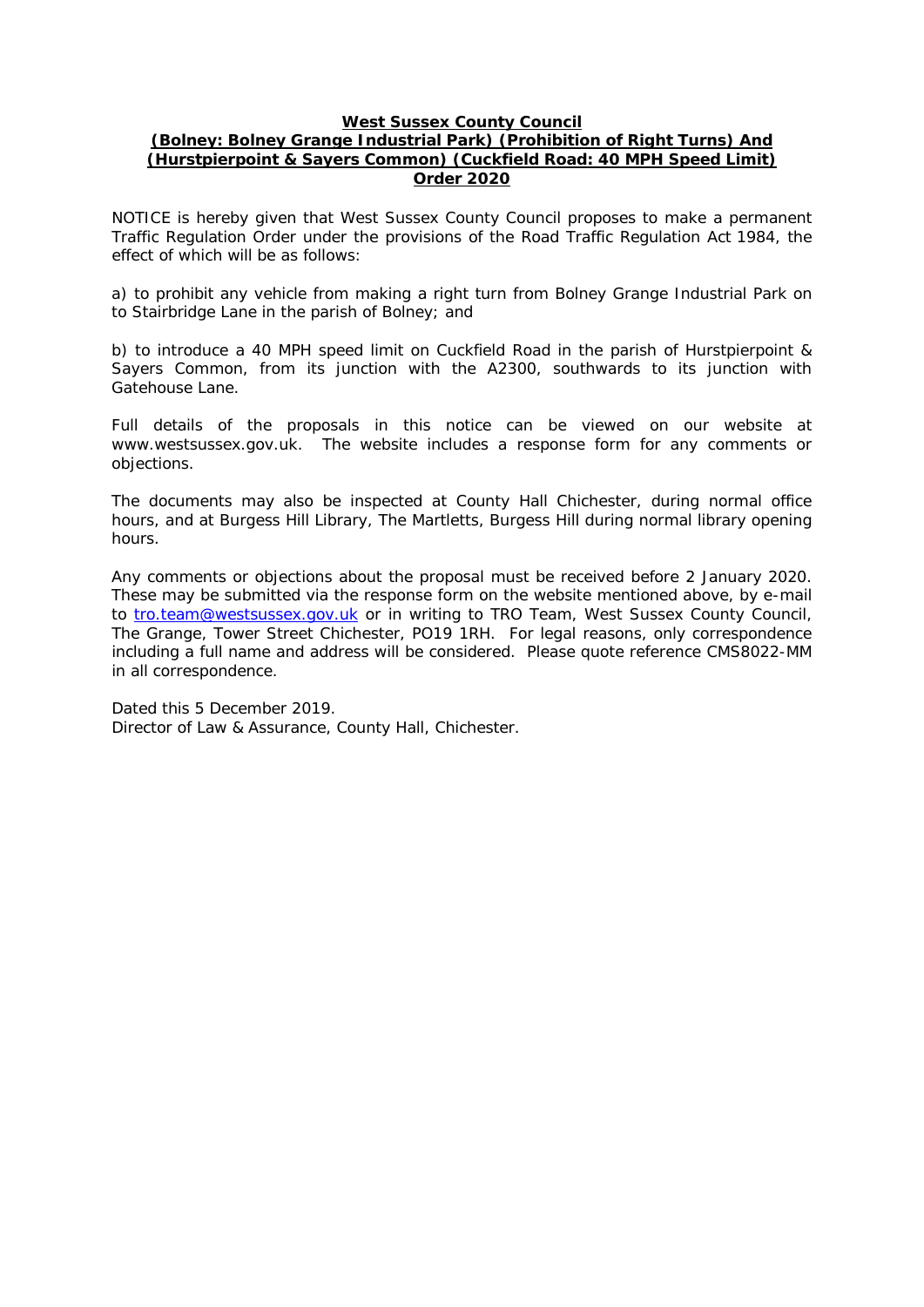## **West Sussex County Council (Bolney: Bolney Grange Industrial Park) (Prohibition of Right Turns) And (Hurstpierpoint & Sayers Common) (Cuckfield Road: 40 MPH Speed Limit) Order 2020**

### **STATEMENT OF REASONS FOR PROPOSING TO MAKE THE ORDER**

West Sussex County Council proposes to make a permanent Traffic Regulation Order that will prohibit any vehicle from making a right turn from Bolney Grange Industrial Park on to Stairbridge Lane in the parish of Bolney.

Concerns have been raised that large vehicles frequently make a right turn from the Bolney Grange Industrial Park onto Stairbridge Lane, possibly directed by satellite navigation systems when seeking routes to the north. Stairbridge Lane is very narrow and is subject to a width restriction due to being unsuitable for large vehicles.

The A2300 will shortly be upgraded to a dual carriageway, and modifications to the junctions along the route may increase the instances of the above manoeuvre being carried out by vehicles wishing to access the A23. It is therefore proposed to formally prevent all vehicles turning right into Stairbridge Lane from the industrial park to prevent unsuitable traffic from the road.

It is also proposed to introduce a 40 MPH speed limit on Cuckfield Road in the parish of Hurstpierpoint & Sayers Common, from its junction with the A2300, southwards to its junction with Gatehouse Lane.

A route assessment has been conducted on Cuckfield Road following construction of a new industrial development which has a junction onto this road. The route assessment supported lowering the speed limit on Cuckfield Road to reflect changes to the nature of the road and the opportunity is being taken to make this change in advance of the A2300 works being carried out.

The new Order is therefore proposed to prevent the use of the road by vehicular traffic of a kind which is unsuitable, and to avoid danger to persons or traffic using the roads.

The attached drawings, numbered TQ2820 and TQ2720 show the lengths of roads affected by the proposed Order.

Director of Law & Assurance 17 November 2019

CMS8022-MM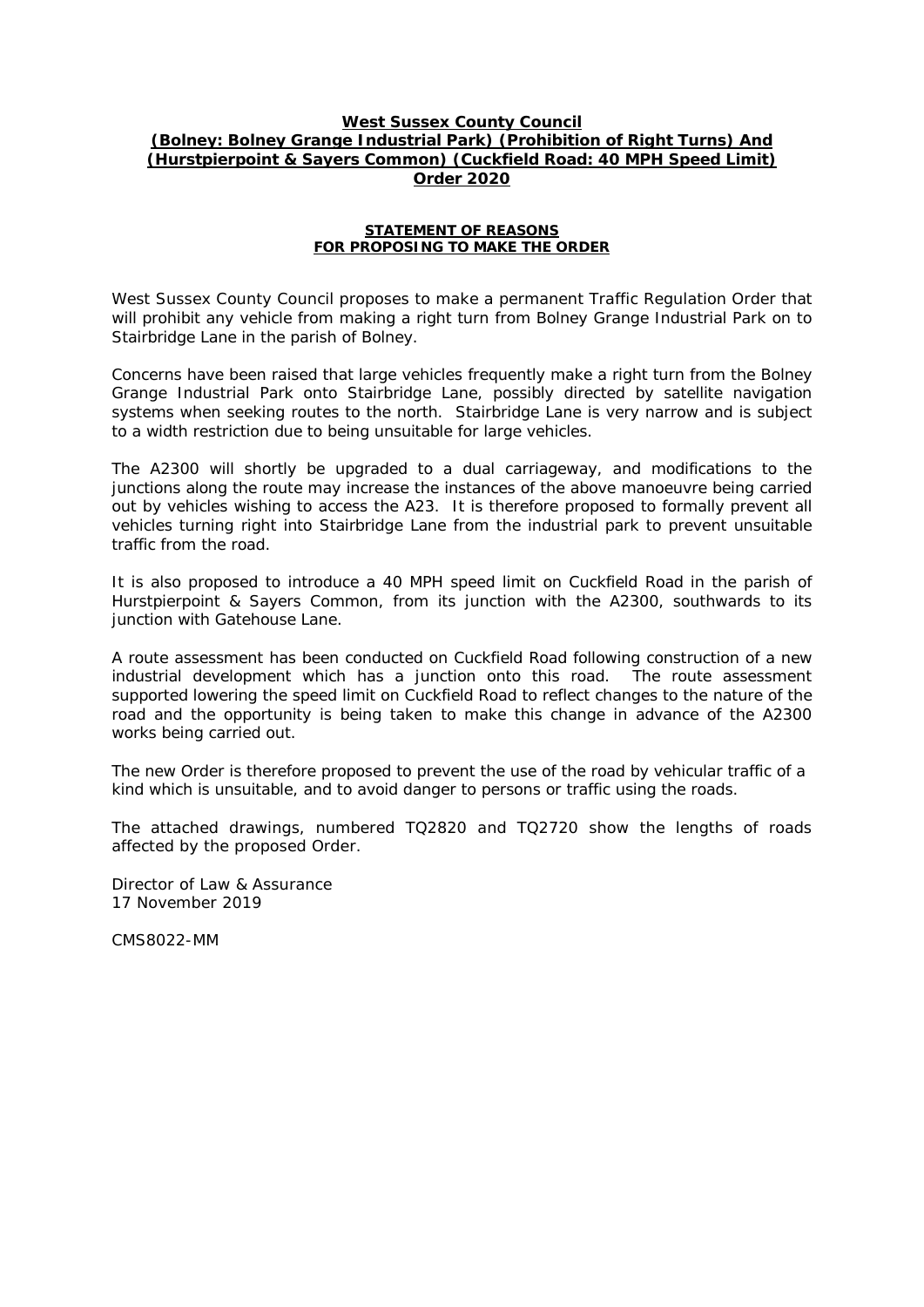### **WEST SUSSEX COUNTY COUNCIL (BOLNEY: BOLNEY GRANGE INDUSTRIAL PARK) (PROHIBITION OF RIGHT TURNS) AND (HURSTPIERPOINT & SAYERS COMMON) (CUCKFIELD ROAD: 40 MPH SPEED LIMIT) ORDER 2020**

West Sussex County Council in exercise of their powers under Section 84 (1) a of the Road Traffic Regulation Act 1984 ("the Act"), and after consultation with the chief officer of police in accordance with Part III and Part IV of Schedule 9 to the Act hereby make the following Order:-

- 1. This Order shall come into operation on the \*\*\*\*\* day of \*\*\*\*\*\*\* and may be cited as "West Sussex County Council (Bolney: Bolney Grange Industrial Park) (Prohibition of Right Turns) And (Hurstpierpoint & Sayers Common) (Cuckfield Road: 40 MPH Speed Limit) Order 2020".
- 2. No person shall cause or permit any vehicle to proceeding in the road specified in column 1 of the First Schedule, to make a right turn as specified in column 2 of the First Schedule.
- 3. No person shall cause or permit any vehicle to proceed at a speed exceeding 40 miles per hour in the length of road specified in the Second Schedule to this Order.
- 4. Nothing in Paragraphs 3 shall apply to a vehicle being used by naval, military or air force purposes while being driven by a person for the timebeing subject to the orders of a member of the armed forces of the Crown on an occasion when –

(a) the person driving the vehicle is a member of the special forces as defined by the Road Traffic Exemptions (Special Forces) (Variation and Amendment) Regulations 2011; and

(b) the vehicle is being driven-

 (i) in response, or for practice in responding, to a national security emergency by a person who has been trained in driving vehicles at high speeds; or

(ii) for the purpose of training a person in driving vehicles at high speeds.

#### **FIRST SCHEDULE Prohibition of Right turns**

#### **Column 1 Road in Bolney**

### **Column 2 Prohibited Manoeuvre**

Bolney Grange Industrial Park **Right Turn so as to proceed northwards in** Stairbridge Lane

#### **SECOND SCHEDULE 40 MPH Speed Limit**

**Length of Road in Hurstpierpoint & Sayers Common**

#### **Length of 40 MPH Speed Limit**

Cuckfield Road **From its junction with the A2300**, southwards to its junction with Gatehouse Lane.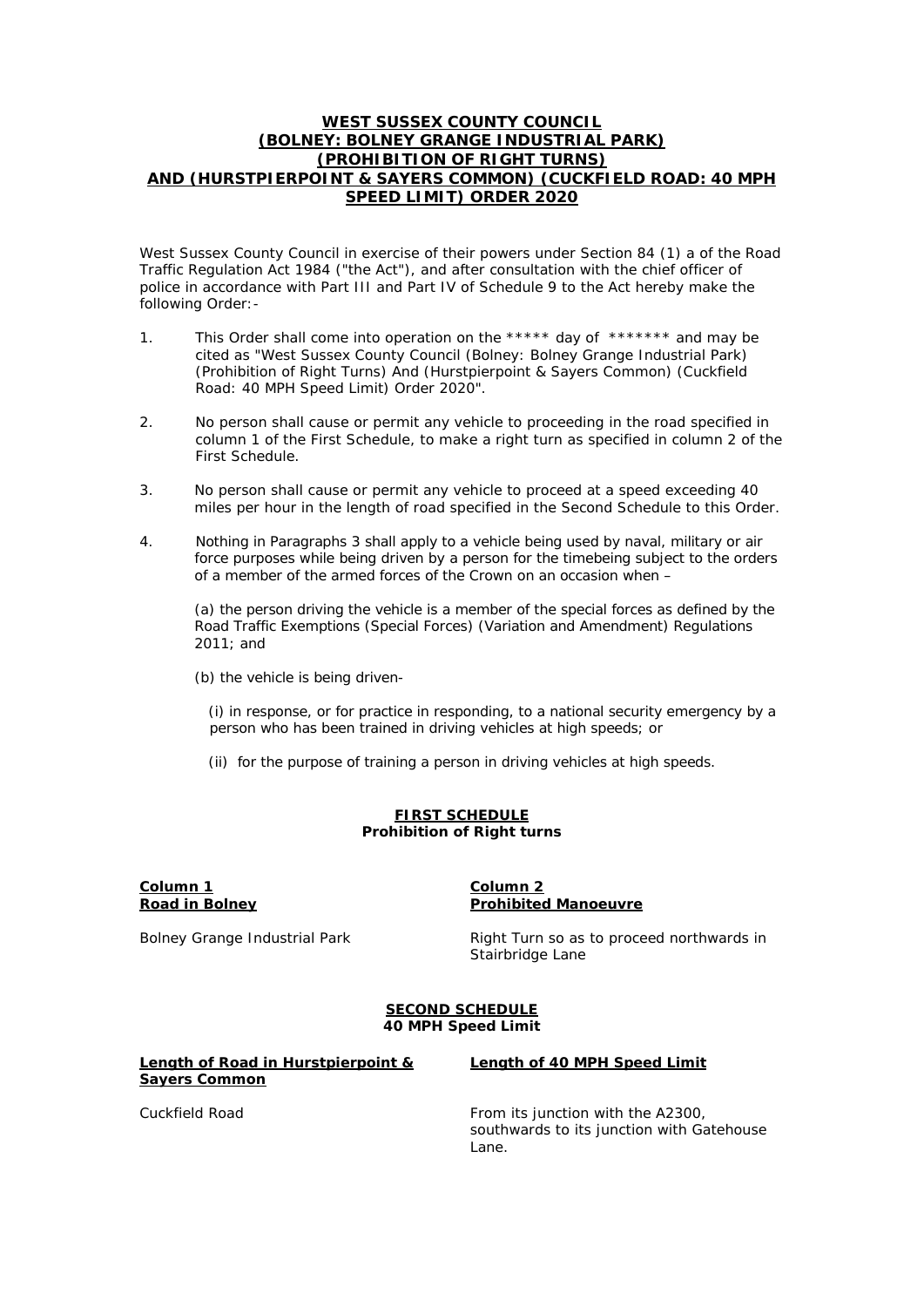| THE COMMON SEAL of WEST SUSSEX<br>COUNTY COUNCIL was hereto affixed<br>2020<br>the<br>day of<br>in the presence of: |  |
|---------------------------------------------------------------------------------------------------------------------|--|
| <b>Authorised Signatory</b>                                                                                         |  |

File No: CMS8022-MM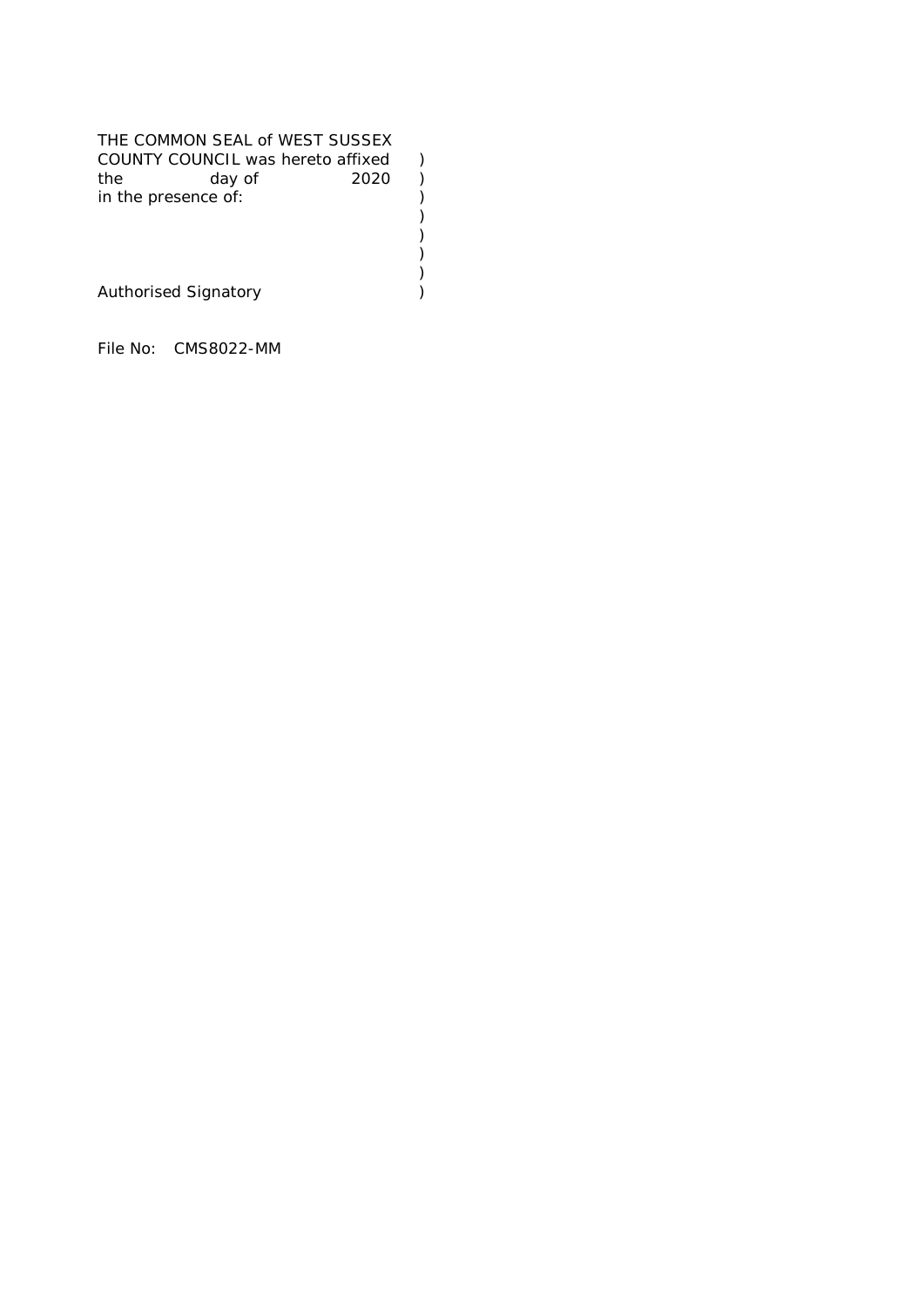